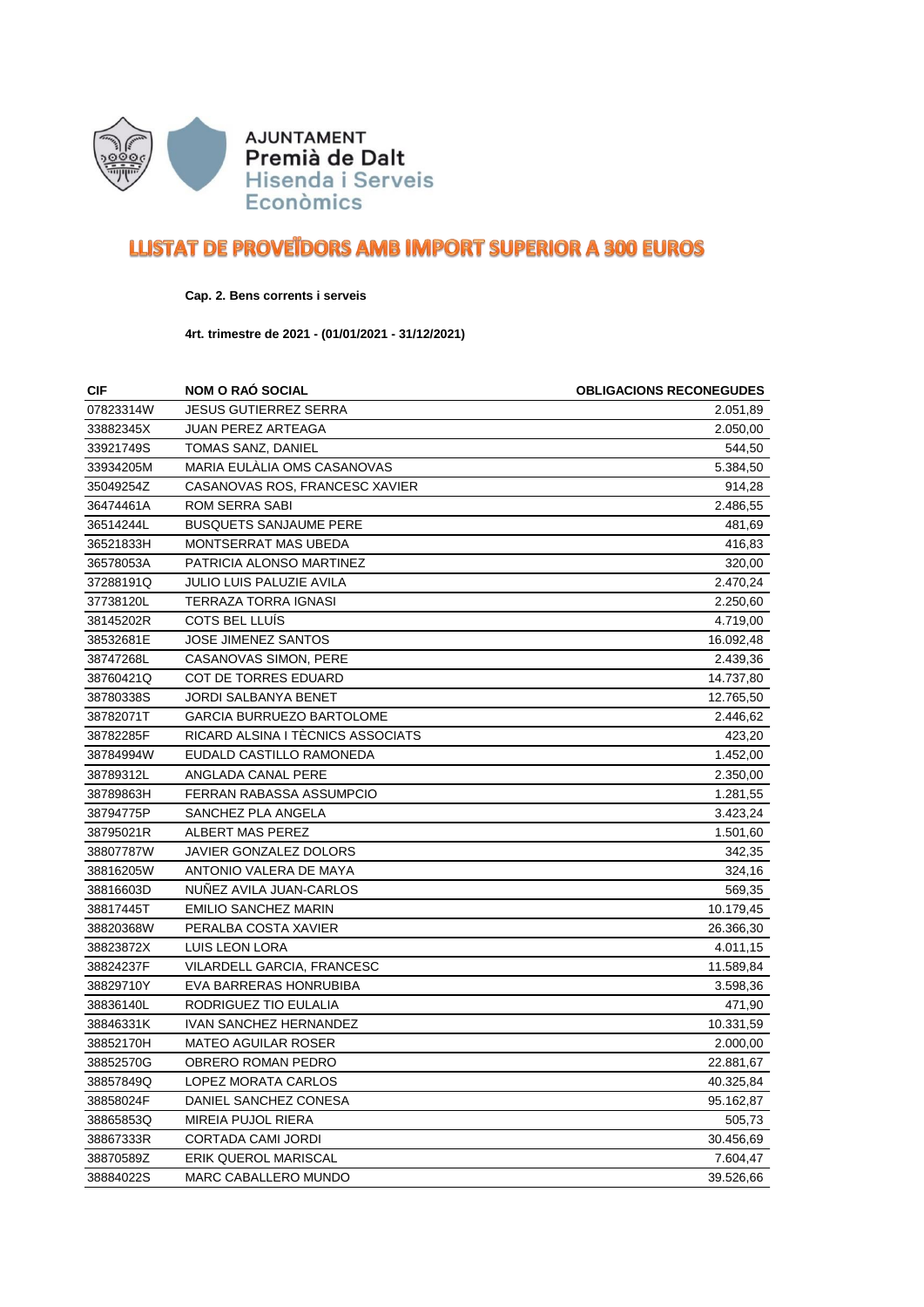| 39152320H | <b>JOSE MORALES MORALES</b>      | 3.168,44  |
|-----------|----------------------------------|-----------|
| 39336565X | <b>MARIA NAVARRETE FA</b>        | 907,50    |
| 39379081E | AUSIAS BALLART KOBAYASHI         | 16.153,50 |
| 39709393P | JOAN RIONE TORTAJADA             | 420,00    |
| 39711031J | DANIEL VILALTA RIBE              | 9.280,70  |
| 39946341X | ARIADNA LOPEZ SANCHEZ            | 2.231,92  |
| 39974012N | CARLOTA SOLANS GUMMA             | 699,38    |
| 40341215C | <b>MERITXELL YANES FONT</b>      | 319,00    |
| 40946373W | ANGEL MATIAS LOPEZ MORENO        | 1.210,00  |
| 40981409D | <b>JOAN PERA I HOSPITAL</b>      | 1.191,85  |
| 40987083W | DURAN CUTILLAS JOSEFA            | 718,03    |
| 41001111T | LOPEZ COLAS ENRIC                | 400,10    |
| 41077473W | <b>JORDI SOLE CAMARDONS</b>      | 339,46    |
| 41449331L | <b>BALADON TORRES OSCAR</b>      | 12.815,76 |
| 41507096P | <b>MARCO MEZQUIDA MATEOS</b>     | 2.250,60  |
| 42873505X | NURIA ISABEL SUAREZ CASTELLANO   | 4.289,21  |
| 43430891Z | BENJAMI CONESA ALONSO            | 640,00    |
| 43503150F | JORDI DIAZ GARRIDO               | 537,31    |
| 43522947R | <b>XAVIER BORONAT FERNANDEZ</b>  | 9.062,34  |
| 43553124W | DIANA PEREA MARTINEZ             | 2.040,00  |
| 43687705X | MARIA TERESA SANCHEZ CALVO       | 14.996,01 |
| 43702902G | <b>FERRO DACAL MARCIAL</b>       | 4.469,11  |
| 44000327Q | COSTA DEL TORO CRISTINA          | 10.573,36 |
| 44181606D | <b>GELIDA LATORRE FRANCESC</b>   | 5.860,00  |
| 44188140B | ORIOL PUIGBO MARTORELL           | 4.153,63  |
| 45479456S | CARLOS CASTILLEJO SALVADOR       | 12.100,00 |
| 45486290H | SAMUEL ROMERO DIAZ               | 17.278,80 |
| 46119992R | JOSEP BOTEY GALINDO              | 14.254,22 |
| 46121923T | <b>MUNIZ GARCIA JORGE</b>        | 1.210,00  |
| 46144363S | ALBERICH CASTELLANOS SILVIA      | 707,85    |
| 46232082N | PALAT VIVES JOAN RAMON           | 4.114,00  |
| 46336748M | CENTELLES MOLINERO AGUSTI        | 484,00    |
| 46336757Z | PERE LOPEZ I PICANYOL            | 440,00    |
| 46345321E | CONTRERAS DE LEQUERICA ORIOL     | 5.989,50  |
| 46354336K | MANUEL TORNADIJO PEREZ           | 9.680,00  |
| 46407500D | <b>GEORGINA DE YEBRA PINTO</b>   | 330,00    |
| 46576668N | MALDINEY CASASUS ALEXIS          | 496,20    |
| 46725804Q | COLOMA TORREBADELL, LUIS         | 550,00    |
| 46729504J | SABI GALLARZA WALTER             | 350,90    |
| 46818578P | RICARD VINYETS CID               | 3.630,00  |
| 46981248E | GARCIA ABALOS DANIEL             | 968,00    |
| 47640815H | <b>FLORIT FRANQUESA HECTOR</b>   | 3.180,00  |
| 47663310L | LAURA ZALACAIN GONZALEZ          | 315,00    |
| 47725759T | PASCUAL DE ZULUETA BASSOLS CARLA | 834,35    |
| 47805720J | CARMONA VIDAL VERÓNICA           | 363,00    |
| 47835917B | LIDIA TRUJILLO JUAREZ            | 665,50    |
| 47876206G | CHABRERA SANZ SONIA              | 759,00    |
| 47943080V | CAROLINA CASTANO MARCOS          | 780,21    |
| 47944700G | LAURA CARRERAS HERNANDEZ         | 1.447,37  |
| 48998616Z | ELIAS GARCIA CEPEDA              | 864,93    |
| 49022737P | ALBA GIL MENES                   | 1.870,00  |
| 53290477Y | PERE MARTINEZ VENTURA            | 363,00    |
| 72791519S | FLOREN DEL MOLINO FERNANDEZ      | 1.331,00  |
| 77283536V | ROIG BOTEY GEMMA                 | 1.576,63  |
| 77312033V | ANTONI ESPARO TORRAS             | 1.500,00  |
| 77601367B | JACAS NOGUES VICENTE             | 300,02    |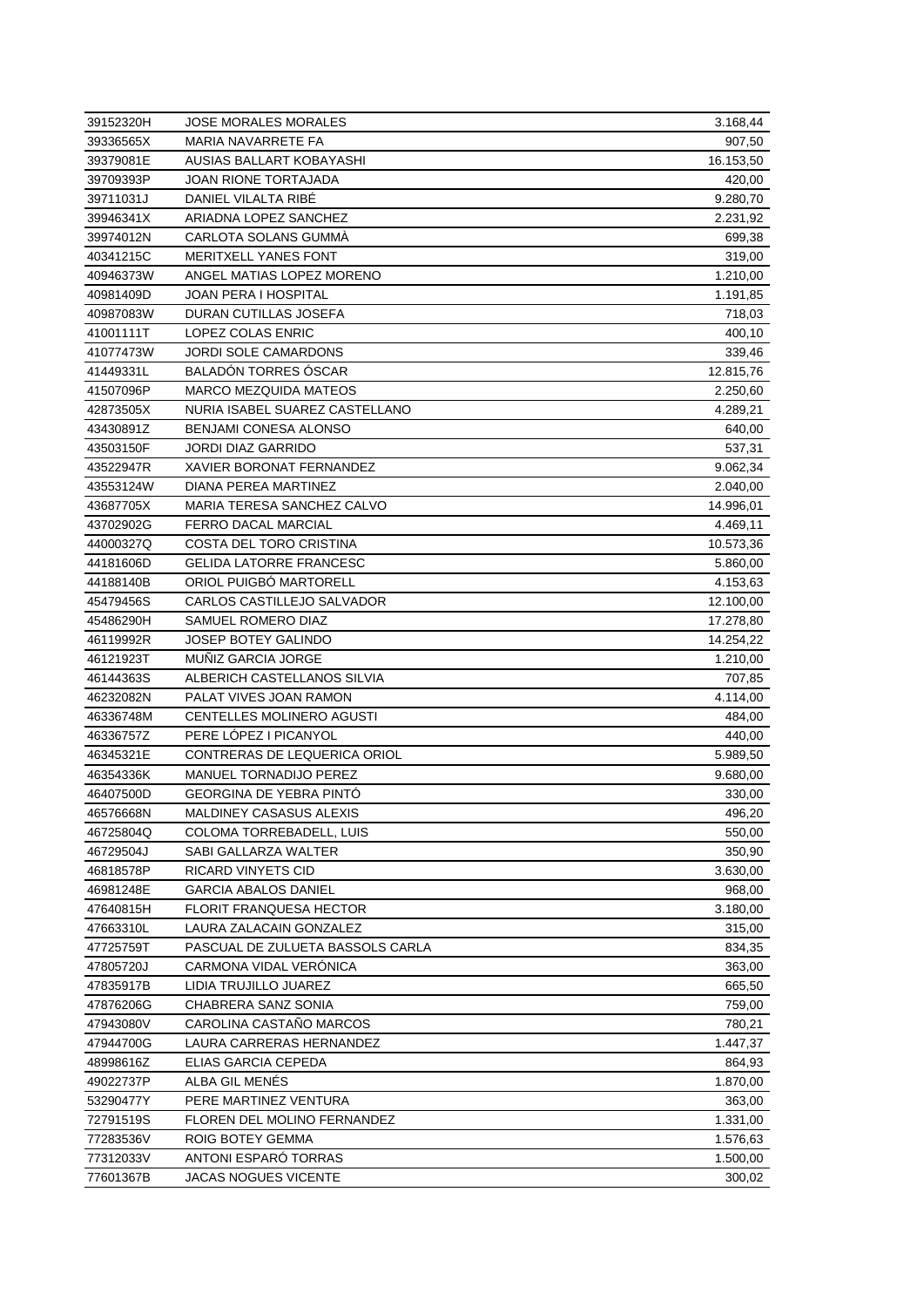| 77604668T | <b>JOSE LUIS RUIZ MARIN</b>                                       | 1.815,00   |
|-----------|-------------------------------------------------------------------|------------|
| 77604670W | SERRANO MUDARRA GABRIEL                                           | 21.277,29  |
| 77609067Y | <b>MARIA CARMEN CARMONA MARIN</b>                                 | 2.134,44   |
| 77609277D | RAMON MAS ARNIJAS                                                 | 2.635,38   |
| 77609450K | DAVID FONT CABESTANY                                              | 4.433,68   |
| 77615271T | SANCHEZ PEREZ MONTSERRAT                                          | 2.844,00   |
| 77742315S | PERE NAVARRO GIBERT                                               | 1.152,00   |
| 77914007N | CARLES CULLET GALCERAN                                            | 3.587,65   |
| A08000234 | SOCIEDAD GENERAL DE AGUAS DE BARCELONA SA                         | 13.355,61  |
| A08097693 | ELECTRO NORMA SA                                                  | 526,40     |
| A08472276 | WÜRTH ESPAÑA, SA                                                  | 2.601,16   |
| A08586539 | SUPERFICIES DE ALIMENTACION SA                                    | 10.999,42  |
| A08668022 | APLICACIONES ELECTRICAS ENE, SA.                                  | 12.042,05  |
| A08721177 | CONDIS SUPERMERCATS, S.A.                                         | 1.213,93   |
| A08795676 | <b>IBERICA DE EMBALAJES REUNIDOS SA</b>                           | 1.319,87   |
| A08802068 | SALEON, SA.                                                       | 439,99     |
| A17096546 | <b>CAN JOVER CULTIUS SA</b>                                       | 3.536,50   |
| A17374547 | <b>HERMES COMUNICACIONES SA</b>                                   | 1.995,01   |
| A25007832 | SORIGUE SA                                                        | 433,91     |
| A25027145 | SERVICIOS MICROINFORMATICA SA                                     | 8.698,80   |
| A41115783 | EMPRESA DE AUTOCARES CER, SA                                      | 717,75     |
| A50878842 | ESPUBLICO SERVICIOS PARA LA ADMINISTRACION SA                     | 4.541,00   |
| A58190653 | ORMAT, S.A.                                                       | 18.493,58  |
| A58358037 | RIVISA INDUSTRIAL DE CERRAMIENTOS METALICOS, SA                   | 1.453,80   |
| A58635269 | LAVOLA 1981 SAU                                                   | 14.762,00  |
| A58838491 | SISTEMAS DE OFICINA DEL MARESME, S.A.                             | 10.328,15  |
| A59090787 | GOMEZ-BAREA, S.A.                                                 | 4.463,61   |
| A59094359 | <b>ESTABLIMENTS SABATER SA</b>                                    | 1.304,76   |
| A59817270 | PETROLIS DE BARCELONA, SA                                         | 14.924,60  |
| A60389442 | COMPAÑIA MAQUINARIA 93, SA                                        | 5.021,65   |
| A63207492 | LGAI TECHNOLOGICAL CENTER, SA                                     | 531,14     |
| A79206223 | LYRECO ESPANA, S.A.                                               | 1.786,69   |
| A79216651 | EDICIONES FRANCIS LEFEBVRE, S.A.                                  | 3.255,73   |
| A79364394 | CAD & LAN, S.A.                                                   | 2.371,60   |
| A80907397 | VODAFONE ESPAÑA, SA.U.                                            |            |
|           |                                                                   | 11.416,14  |
| A81948077 | ENDESA ENERGIA, SAU<br>TELEFONICA DE ESPAÑA, SA.                  | 261.556,20 |
| A82018474 |                                                                   | 20.984,62  |
| A83052407 | SOCIEDAD ESTATAL CORREOS Y TELEGRAFOS SA                          | 5.997,47   |
| A86340098 | <b>CLECE SEGURIDAD SAU</b><br>ALPHABET ESPAÑA FLEET MANAGEMENT SA | 55.102,58  |
| A91001438 |                                                                   | 27.876,12  |
| B01731504 | <b>WCLOC SANIBERICA SL</b>                                        | 302,50     |
| B02703866 | PINT-NOVA PCL PARTNER SL                                          | 2.744,79   |
| B08459760 | REHASTET SL                                                       | 400,00     |
| B08549784 | LAIETANA DE LLIBRETERIA SL                                        | 4.160,70   |
| B08650160 | AUTOCARS BELLO SL                                                 | 904,00     |
| B08682486 | ELECTRO MARTEIX SL                                                | 11.960,85  |
| B08770414 | RECAMBIOS PREMIA, SL                                              | 1.240,37   |
| B08958209 | ANTIGUA CASA MANEL ESTALELLA, SL                                  | 4.500,00   |
| B12377149 | GRUPO MAESTRAT CARPAS ESPECTACULOS Y EVENTOS SL                   | 4.719,00   |
| B17207945 | <b>IMPREMTA PAGES SL</b>                                          | 10.299,52  |
| B17320896 | INFORGEST INFORMATICA, SL                                         | 2.263,09   |
| B17421819 | HIPER ESCOLA GIRONA, S.L.                                         | 1.122,33   |
| B17507732 | ASSESSORS GESTIO LOCAL EMPRESARIAL, SL                            | 7.707,26   |
| B17525429 | CONSULTORIA TECNICA NEXUS GEOGRAFICS SL                           | 3.944,60   |
| B17556234 | SUBIROS SUMINISTRES I PEDRES, S.L.                                | 409,15     |
| B17599465 | ASSESSORS GESTIÓ ECONÒMICA FINANCERA, SL                          | 7.836,92   |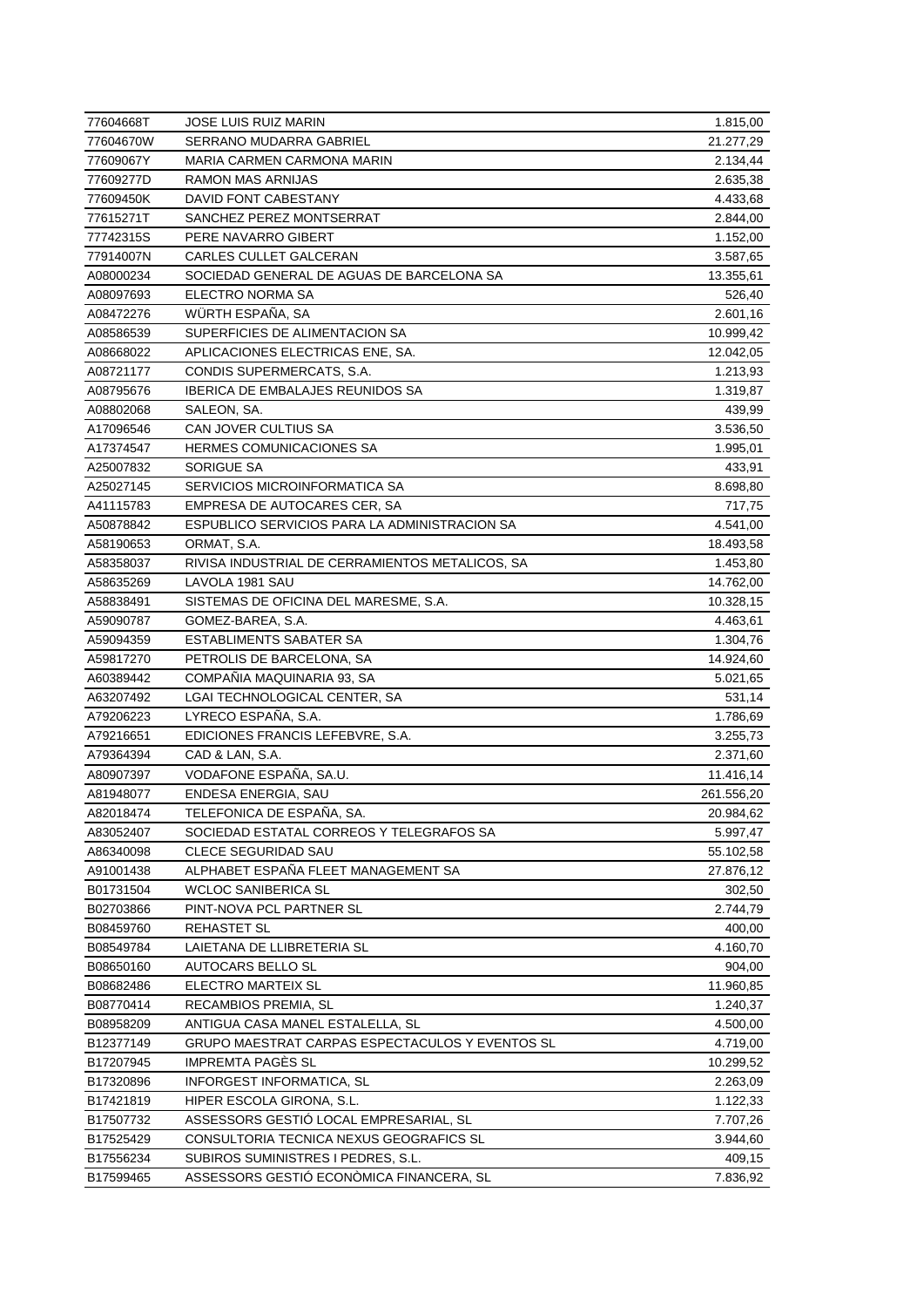| B17982166 | ALKIRENT SERVI, S.L.                                  | 2.143,15  |
|-----------|-------------------------------------------------------|-----------|
| B25742156 | RAIBOR ESPECTACLES, S.L.                              | 5.445,00  |
| B25756214 | DANICO EVENTS 2020 SL                                 | 11.894,30 |
| B41632332 | AYTOS SOLUCIONES INFORMATICAS SLU                     | 3.735,22  |
| B43441898 | ARB CUPEL SL                                          | 408,19    |
| B50915263 | EDUCA 2002 MULTIMEDIA SL                              | 1.174,29  |
| B53899779 | COMERCIAL MUNOZ LIBROS, SL                            | 1.212,17  |
| B55047443 | REPUBLICA DE GUERRILLA SL                             | 7.018,00  |
| B55110084 | JOGUINES PER VIURE SL                                 | 846,06    |
| B55162168 | EUROPE PROFESSIONAL TOOLS SL                          | 641,97    |
| B55257687 | TOTTEX UNIFORMES, S.L.                                | 3.416,46  |
| B55306336 | <b>WOLF CONTROL SL</b>                                | 6.049,70  |
| B55308274 | EKKORENT MODUL SL                                     | 1.246,30  |
| B55336754 | EOLODRONE SL                                          | 4.840,00  |
| B55360820 | EDR EVENTS SL                                         | 12.003,20 |
| B58143835 | DISTRIBUIDORAS MASSO, SL                              | 306,50    |
| B58166182 | SUMINISTROS ELECTRICOS ABC SARRIA SL                  | 578,38    |
| B58192592 | SERVEIS INSTAL.LACIONS MARESME ARC, SL                | 1.389,08  |
| B58265240 | FERRER Y OJEDA ASOCIADOS, CORREDURIA DE SEGUROS S.L   | 48.906,44 |
| B58602194 | TBF MANUFACTURAS PLASTICAS SL                         | 777,06    |
| B58732983 | URDITRAMA SL                                          | 1.105,09  |
| B58960873 | <b>CONSTRUCCIONS PREMA SL</b>                         | 7.842,34  |
| B59094383 | FUSTES PRAM, S.L.                                     | 1.052,77  |
| B59100271 | AUDENIS, SL                                           | 721,00    |
| B59104612 | ABAST SYSTEMS & SOLUTIONS SL                          | 3.974,25  |
| B59111559 | CENTROPLAG, S.L.                                      | 6.221,82  |
| B59144824 | PLANNING GENERAL ESPECTACLES SL                       | 1.452,00  |
| B59395202 | DIFUSIONS MARESME, SL.                                | 1.142,24  |
| B59546432 | ESTUDIS I PROJECTES D'URBANISME I OBRES PUBLIQUES, SL | 14.883,00 |
| B59608083 | FERISBUS, S.L.                                        | 6.721,00  |
| B59862987 | <b>NUMATEC SL</b>                                     | 4.840,00  |
| B60101110 | CORBALAN LOPEZ, S.L.                                  | 2.047,80  |
| B60564077 | TECNOLOGIA MEDIO AMBIENTE GRUPO S SANCHEZ SL          | 2.810,50  |
| B60589017 | AUTOCARS CALELLA SL                                   | 1.518,00  |
| B60676988 | GRUES ALT MARESME SL                                  | 3.173,22  |
| B60715315 | VIDAL PAPERS SL                                       | 536,42    |
| B60731767 | ARTS MANAGERS SL                                      | 4.005,10  |
| B60782356 | BOR SENALIZACIONES Y COMPLEMENTOS, SL                 | 12.942,92 |
| B60950748 | SERVEI DE NETEJA PERE I ANGEL, SL                     | 5.560,50  |
| B61278982 | DISSENY TEA3, SL                                      | 2.325,38  |
| B61415576 | FESTES INFANTILS MOBILPARC, SL                        | 13.133,65 |
| B61451399 | CATVL 97, SLU                                         | 7.200,00  |
| B61517439 | L'ARCA SERVEIS AMBIENTALS EMPRESA INSERCIÓ SLU        | 4.278,23  |
| B61534004 | <b>BUFETE ESCURA SLP</b>                              | 3.025,00  |
| B61553327 | NOMINALIA INTERNET, SL                                | 383,33    |
| B61581146 | EURO-COMPTABLES, S.L.                                 | 726,00    |
| B61818894 | DISTRIBUIDORA DE SERVICIOS ANTIVIRUS SL               | 1.976,90  |
| B61963229 | ARTYPLAN, SL                                          | 2.405,13  |
| B62145503 | ELECTRICITAT BOQUET, S.L.                             | 99.549,21 |
| B62235148 | JAYTO FONT, S.L.                                      | 2.202,20  |
| B62426895 | BUSINESS TECHNOLOGY CONSULTING SL                     | 11.065,97 |
| B62451240 | MARSAL EXCAVACIONS SL                                 | 2.528,00  |
| B62498050 | GRUP BEGOOD & GSC COMUNICACIO, S.L.                   | 21.446,31 |
| B62554035 | EUROCATALANA OBRES I SERVEIS SL                       | 37.331,09 |
| B62575600 | EDISON NETWORK SL                                     | 2.276,51  |
| B62652201 | THINKING TIME SL                                      | 971,51    |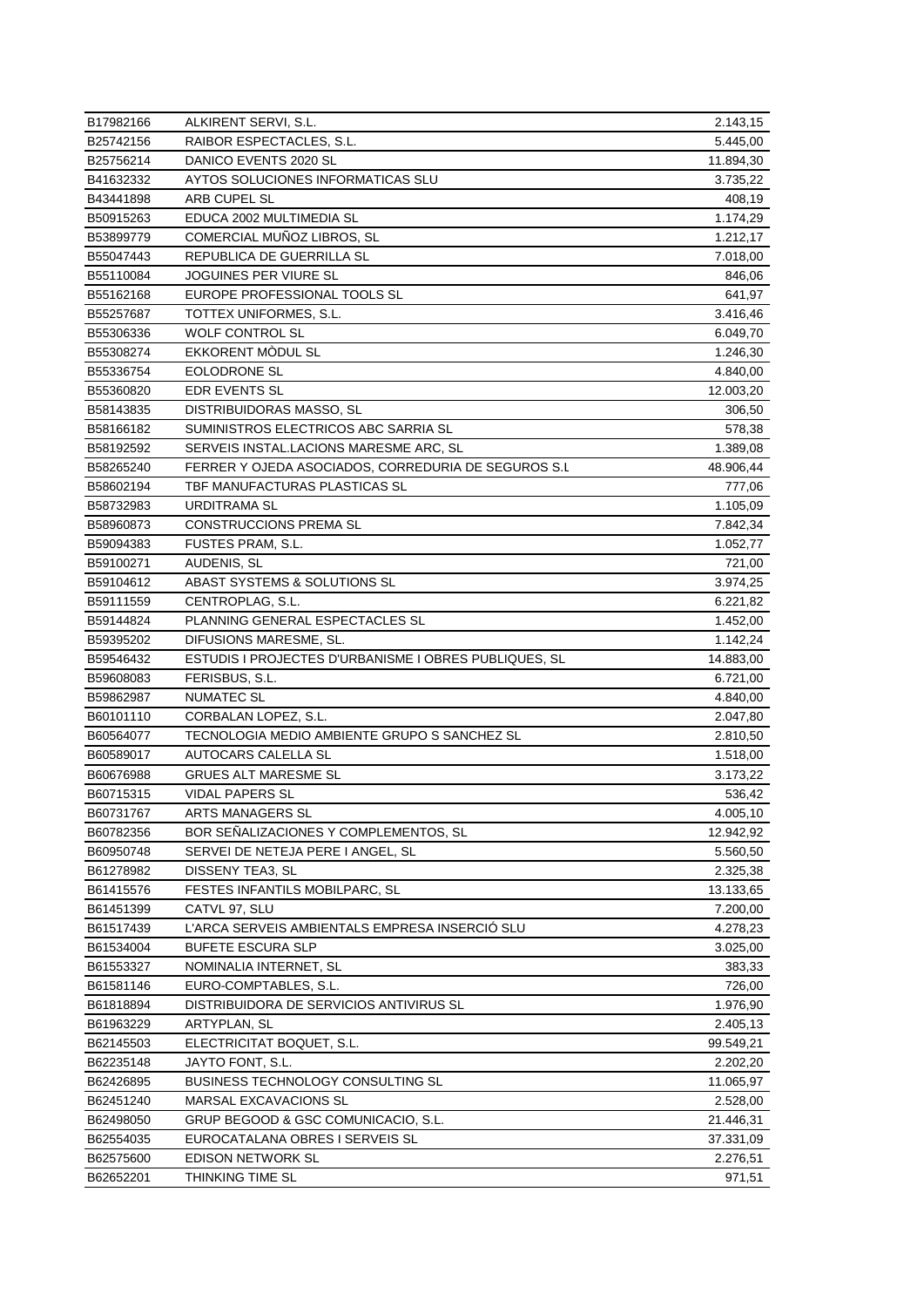| B62755251              | <b>IXOS CEALCO SL</b>                                         | 428,83    |
|------------------------|---------------------------------------------------------------|-----------|
| B62765201              | PIME CONEIXEMENT SL                                           | 900,00    |
| B62765334              | DORTOKA DISSENY, S.L.                                         | 730,32    |
| B62783436              | ALBASOUND, SL                                                 | 9.862,40  |
| B62801907              | KETEVI CRUZANDO MEDIOS SL                                     | 13.431,00 |
| B62919220              | AMBIENTAL EIC S.L.U.                                          | 456,07    |
| B63061907              | HERAS ENGINYERS SL                                            | 16.032,50 |
| B63083794              | JOHAN CRUYFF ACADEMICS INTERNATIONAL SL                       | 12.090,00 |
| B63149702              | TORNOS ABOGADOS SLP                                           | 17.000,50 |
| B63421937              | CODINA I TORRUELLA SL                                         | 7.269,26  |
| B63516108              | INDEKO CONTRACT SL                                            | 6.519,84  |
| B63572598              | DIDACTIA PROVEEDOR INTEGRAL SL                                | 1.026,15  |
| B63768550              | HAPPYLUDIC PLAYGROUND AMB URBAN EQUIPAMENT, SL                | 6.651,37  |
| B63795090              | BOSC VERTICAL, S.L.                                           | 312,00    |
| B63925507              | AN CONNECT 05 SL                                              | 1.776,28  |
| B64019888              | INTERIORISME BONNE-MAISON SL                                  | 1.101,71  |
| B64062078              | OLIVERAS CARPETAS PARA NOTARIAS SL                            | 409,92    |
| B64306160              | BUENRITMO PRODUCCIONES SL                                     | 9.486,40  |
| B64381080              | <b>BANDERAS FLAGS SL</b>                                      | 1.064,20  |
| B64455835              | ASFALTOS AUGUSTA, SL                                          | 48.251,96 |
| B64516354              | PLANA FABREGA VIGILANCIA SL                                   | 9.860,08  |
| B64587249              | DESPATX D'AUDITORIA MARTINEZ RIBAS SL                         | 8.772,50  |
| B64663461              | AUDIO 2000 SL                                                 | 1.614,14  |
| B64692916              | PORTACABOT SL                                                 | 4.356,00  |
| B64765621              | BIOSEGURIDAD Y CONTROL DE PLAGAS, SL                          | 44.380,17 |
| B64819162              | TYKE EXCLUSIVAS PROMOCIONALES, S.L.                           | 477,35    |
| B64822422              | AYMERICH SERVIMUSICA INTEGRAL S.L.                            | 2.232,45  |
| B64863285              | ATRIUM SERVICIOS AUXILIARES, S.L.                             | 1.600,83  |
| B64958838              | PUNTUAJOCS SL                                                 | 39.131,24 |
| B65047342              | COLWITH ROAD S.L.                                             | 1.196,00  |
| B65071151              | REAL MUSIC SPAIN, SL                                          | 474,32    |
| B65120214              | MADOLA MOLINER ASSOCIATS, S.L.                                | 363,00    |
| B65258188              | GERMANS HOMS LLOGUER DE MAQUINARIA 1852, SL                   | 311,15    |
| B65328213              | PISCINES ARGENTONA, SL                                        | 4.161,53  |
| B65390528              | DISPROCEL HIGIENE INDUSTRIAL, S.L.                            | 1.804,03  |
| B65483398              | FINA ESTAMPA PRODUCCIONS SL                                   | 3.103,65  |
| B65509838              | <b>CODETICKETS SL</b>                                         | 7.774,49  |
| B65564130              | BALAGANS SL                                                   | 871,20    |
| B65612798              | KILOENERGIA GRUPS ELECTROGENS I SERVEIS SL                    | 12.347,59 |
| B65758427              | ACTURA 12 SL                                                  | 5.106,20  |
| B65767659              | CARNS LAURA & JOAN SL                                         | 1.504,01  |
| B65792657              | PLATAFORMA DE COMUNICACIÓ SLU                                 | 1.536,70  |
| B65810806              | KOSMO JOY EVENTUS SL                                          |           |
|                        |                                                               | 24.938,83 |
| B65815334<br>B65881039 | MACH MATERIALS SL<br><b>GESTIONS PUBLICITARIES BURRIAC SL</b> | 1.769,89  |
|                        |                                                               | 356,95    |
| B65906257              | <b>KINDERTIC SL</b>                                           | 3.025,00  |
| B65933665              | BCN INNOVACIO GRAFICA S.L.                                    | 2.663,21  |
| B65959348              | NATURA LOCAL SL                                               | 483,88    |
| B66042334              | MÉDICA DE PREMIA II, S.L.P.                                   | 365,00    |
| B66156704              | SINAMEDIC, SL                                                 | 1.041,81  |
| B66184227              | CEIP I NANSA SL                                               | 624,00    |
| B66186693              | <b>GWIDO RAILWAY SL</b>                                       | 367,84    |
| B66217019              | MALATS DE BUSTIA, S.L.                                        | 3.400,10  |
| B66275785              | SEVEN HUNDRED LITTLE RECORDS SL                               | 3.630,00  |
| B66286162              | RAW LAB JC20 SL                                               | 1.415,00  |
| B66349317              | <b>BIONITID SL</b>                                            | 7.026,27  |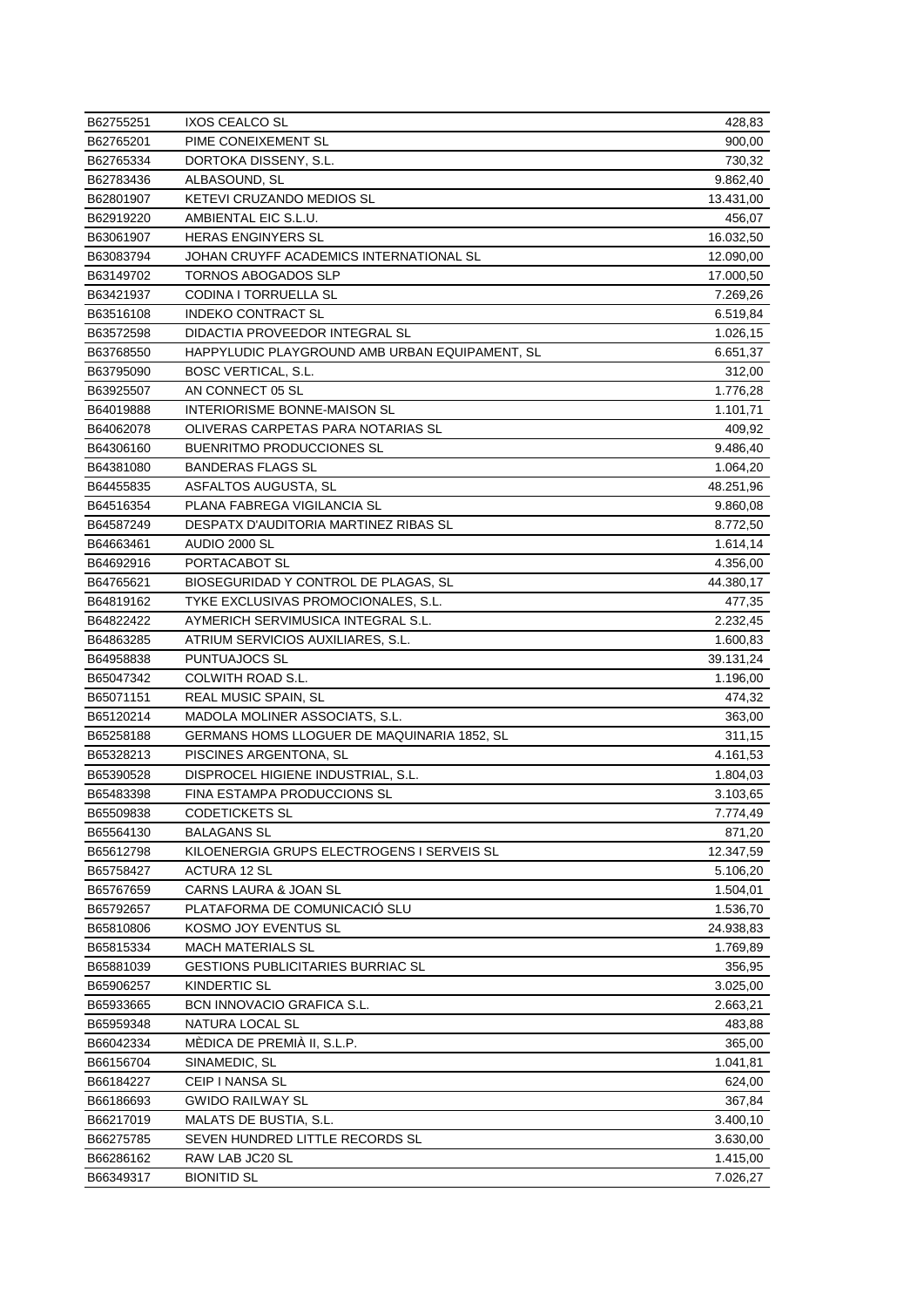| B66388612 | YELO SO I LLUMS, S.L.                                | 10.648,00 |
|-----------|------------------------------------------------------|-----------|
| B66415662 | <b>GENERAL VELERA TEXTIL SL</b>                      | 1.857,35  |
| B66465600 | AURIA ESPORTS EVENTS SLU                             | 508,20    |
| B66472218 | GRUPHOSTEL PROFESSIONAL SL                           | 1.298,03  |
| B66473869 | WOFFU JOB ORGANIZER SL                               | 6.732,44  |
| B66530122 | VIA AUGUSTA OBRES I SERVEIS S.L.U.                   | 31.035,29 |
| B66572827 | PLURAL TECHNICS EPROJECTA SL                         | 1.089,00  |
| B66629494 | HERMEX IBERICA SL                                    | 533,37    |
| B66673492 | TXT VERETEX, S.L.                                    | 427,67    |
| B66691072 | EL CORRAL DE L'HUMOR SLU                             | 3.025,00  |
| B66693672 | STUDIO KHAMAI SL                                     | 2.904,00  |
| B66700592 | HORMIGO 2015 SL                                      | 10.979,99 |
| B66707993 | <b>ESCAPE MASNOU SL</b>                              | 592,00    |
| B66732793 | AMBIENTAL OCA SL                                     | 1.481,34  |
| B66804147 | THE TREASURES LUXURY EVENTS SL                       | 1.452,00  |
| B66845520 | DUOVITE SERVICIOS GLOBALES SL                        | 6.585,00  |
| B66854332 | <b>HOLA ASISTENCIA SL</b>                            | 1.197,90  |
| B66872508 | ANEL-LIDES SL                                        | 344,85    |
| B66878273 | <b>BUENATELIER SL</b>                                | 2.121,61  |
| B66967761 | CONSTRUIM LA TEVA LLAR SLU                           | 12.559,80 |
| B66975343 | FRIMU XXI COMUNICACIÓ SL                             | 3.463,00  |
| B67013185 | <b>SUBLIMATS ESTAMTEX SL</b>                         | 883,30    |
| B67117051 | GOLINE DIGITAL AGENCY SL                             | 723,38    |
| B67139626 | CAN TARTER SL                                        | 4.918,65  |
| B67200980 | SONUS SO I LLUM SL                                   | 3.486,01  |
| B67293985 | WAKEFUL SEGURETAT SL                                 | 2.735,14  |
| B67337352 | <b>BIOQUEM 18 SL</b>                                 | 592,04    |
| B67341115 | PORTES I AUTOMATISMES DEL MARESME SL                 | 548,13    |
| B67363978 | DG INSTALACIONES Y MANTENIMIENTOS CANET SL           | 362,25    |
| B67374207 | SERGEI 2000 MATARO SL                                | 557,71    |
| B67396358 | AUTO SERVICE 360 SL                                  | 348,79    |
| B67453217 | FERRAN MESTRE OBRES SL                               | 375,10    |
| B67556548 | HAND MUSIC AND EVENTS SL                             | 1.875,50  |
| B67572289 | TOURISM MARKETING SOLUTIONS SL                       | 3.100,00  |
| B67576538 | NEKROS MATARO SL                                     | 4.840,00  |
| B67608216 | DANLERO SLU                                          | 948,62    |
| B70436720 | MN PROGRAM SOFTWARE, S.L.                            | 477,95    |
| B80925977 | TELEVIDA SERVICIOS SOCIOSANITARIOS, S.L.U.           | 6.048,71  |
| B82844358 | CHUBB IBERIA SL                                      | 489,08    |
| B82846817 | EDISTRIBUCION REDES DIGITALES SLU                    | 750,00    |
| B83998740 | AUDIFILM CONSULTING SLU                              | 24.714,25 |
| B85582013 | <b>INV PROTECCION SL</b>                             | 3.500,18  |
| B86300209 | ADD ENTIDAD DE INSPECCION Y CONTROL SL               | 365,55    |
| B86335809 | <b>BRAND SALESMAN SL</b>                             | 4.235,00  |
| B88262431 | GLOBAL TALENT SERVICES MUSIC ENTERTAINMENT SPAIN, SL | 18.143,95 |
| B88283767 | DECIMO X ARTE SL                                     | 650,00    |
| B92969757 | COMERCIAL DEL SUR DE PAPELERIA, S.L.                 | 2.595,13  |
| B97611164 | INSIGNA UNIFORMES, S.L.                              | 3.907,99  |
| B98197916 | NOVATILU SLU                                         | 5.456,20  |
| B98456338 | DSKONNECT BOOKING AGENCY SL                          | 2.813,25  |
| B99414963 | RC5 PRODUCCIONES Y EVENTOS, S.L.                     | 2.153,80  |
| E63084743 | FARRERONS SERRA, CB.                                 | 5.099,50  |
| F02944874 | EQUILATERA COOPERATIVA SCCL                          | 2.731,46  |
| F08226714 | ABACUS SCCL                                          | 1.423,39  |
| F08668824 | CORMA, S.C.C.L.                                      | 598,53    |
| F08828493 | LA PAU S.C.C.L.                                      | 7.746,32  |
|           |                                                      |           |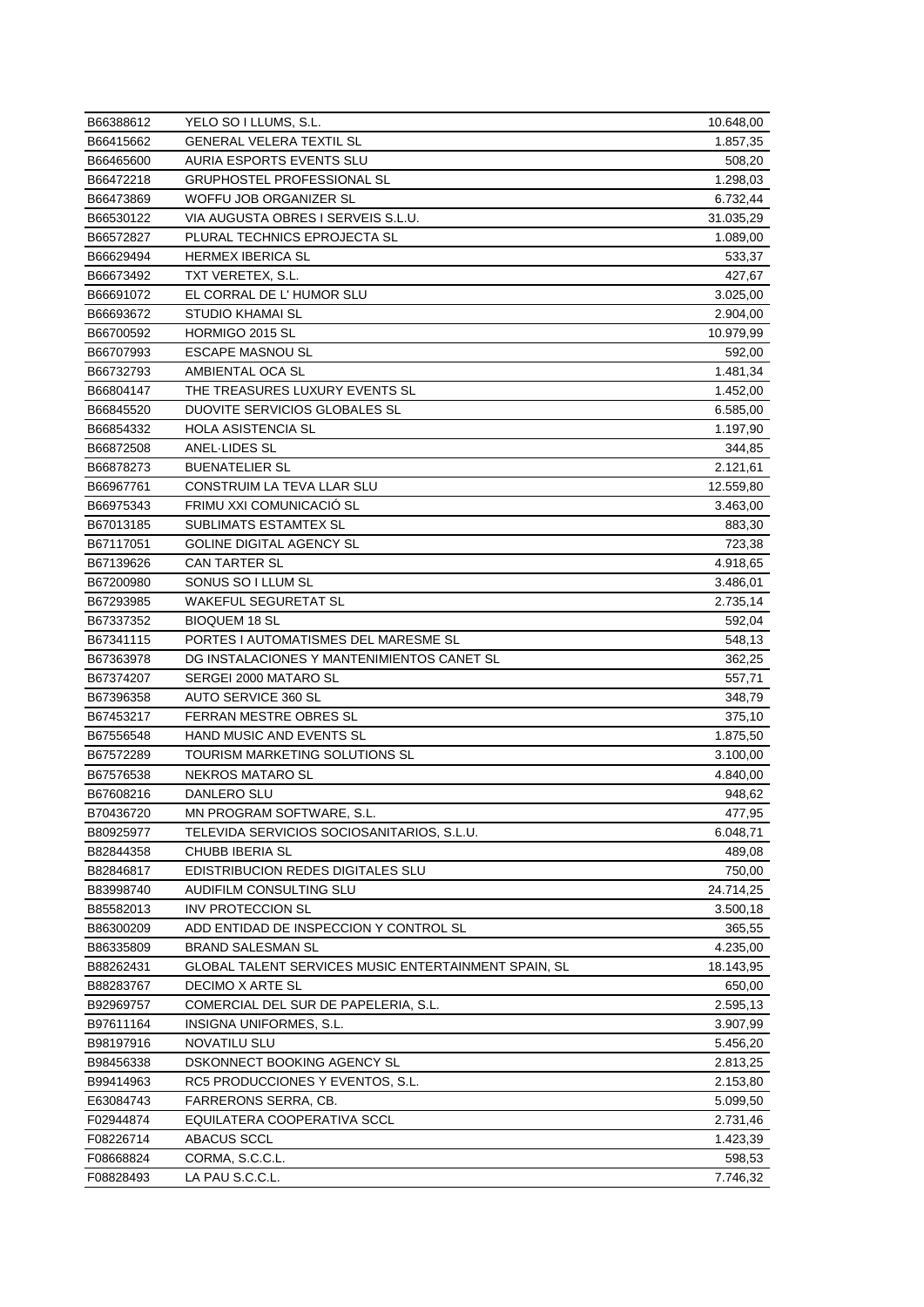| F17678640 | MUSICS DE CATALUNYA, SCCL.                              | 363,00     |
|-----------|---------------------------------------------------------|------------|
| F20025318 | ORONA SCOOP                                             | 3.049,20   |
| F59914994 | COOPERATIVA ESCOLA LLIURE EL SOL, SCCL                  | 1.400,00   |
| F61872735 | DORSAL SPORT SERIGRAFIA SCCL                            | 1.167,65   |
| F62235676 | NEXES INTERCULTURALS SCCL                               | 805,94     |
| F65735714 | TARPUNA, S.C.C.L.                                       | 18.150,00  |
| F67060608 | EL POBLET SCCL                                          | 502,50     |
| F67303156 | TATA INTI SCCL                                          | 5.665,00   |
| F84278266 | <b>FREELANCE SCM</b>                                    | 726,00     |
| G17734948 | ASSOCIACIO CULTURAL DOS PER QUATRE                      | 790,00     |
| G28029643 | SOCIETAT GRAL. D'AUTORS I EDITORS                       | 3.262,10   |
| G58226911 | SOCIETAT CULTURAL SANT JAUME                            | 2.500,01   |
| G59927590 | ASSOCIACIO ORQUESTRA DE CAMBRA CATALANA                 | 4.430,00   |
| G61443156 | CONFEDERACIÓ D'HORTICULTURA ORNAMENTAL DE CATALUN       | 363,00     |
| G61512257 | PIMEC PETITA I MITJANA EMPRESA DE CATALUNYA             | 5.475,26   |
| G61878831 | FUNDACIO SALUT I COMUNITAT                              | 960,45     |
| G61995684 | FEDERACIO ADF MARESME                                   | 2.370,00   |
| G62034111 | FUNDACIO TECNOCAMPUS MATARO-MARESME                     | 1.948,85   |
| G62805106 | AGRUP. MUNICIPIS TITULARS SERVEI DE TRANS. URBA REGIO   | 1.898,51   |
| G62903315 | INSTITUT PRIVAT D'ESTUDIS DE LA SEXUALITAT I LA PARELLA | 619,00     |
| G63043384 | <b>MUSICS SINGULARS DE TERRASSA</b>                     | 1.200,00   |
| G63052906 | ASSOCIACIO CULTURAL "COBLA PREMIA"                      | 880,00     |
| G63316475 | ASSOCIACIO ESPORTIVA I EDUCATIVA DINAMIC                | 63.038,58  |
| G64749963 | ASSOCIACIO JAZZ MARESME                                 | 3.525,94   |
| G66002478 | ACAC - ASSOCIACIO CULTURAL D'ARTS COMBATIVES            | 2.904,00   |
| G66080631 | ASSOCIACIO BLANCDEGUIX                                  | 480,00     |
| G66248584 | FUNDACION TOMANDO CONCIENCIA PER A LA SOLIDARITAT       | 6.250,00   |
| G66465451 | <b>JEB ANDREWS FOUNDATION</b>                           | 1.200,00   |
| G67132720 | ASSOCIACIO CULTURAL ACTURA                              | 2.670,00   |
| G67157438 | COP DE TEATRE ASSOCIACIÓ CULTURAL                       | 3.181,20   |
| G67223511 | CLUB VOLEI PREMIA DE DALT MARESME (VOLEI PISTA)         | 635,56     |
| G67462622 | ASSOCIACIO EDUCATIVA I CULTURAL VALORS, DIVERSITAT I C  | 328,00     |
| H59030379 | CTAT. PROPIETARIS AV.BARCELONA, 14                      | 1.200,00   |
| H59531525 | CTAT. PROPIETARIS J.VERDAGUER, 6-8                      | 338,40     |
| H59569780 | COMUNITAT DE PROPIETARIS TORRENT CANARI, 7              | 682,80     |
| J55326557 | EL POT PETIT SC                                         | 2.172,54   |
| J63048029 | TST SO I LLUMS SCP                                      | 15.087,58  |
| J63571095 | ARQUITECNICS ASSOCIATS SCP                              | 1.815,00   |
| J64906019 | CAN QUIM CATERING, S.C.P.                               | 39.538,07  |
| J65951840 | AT2 BUILDING CONSTRUCTION SCP                           | 2.359,50   |
| J66535659 | GAP 3 SCP                                               | 1.203,95   |
| J66774498 | AUTOTALLER MARMAR SCP                                   | 8.533,30   |
| P0800000B | DIPUTACIO DE BARCELONA                                  | 13.903,29  |
| P5800008D | CONSELL COMARCAL DEL MARESME                            | 75.480,89  |
| P5800016G | ORGANISME DE GESTIO TRIBUTARIA                          | 135.934,73 |
| P5812001E | <b>CONSORCI TRACTAMENT RESIDUS DEL MARESME</b>          | 367.741,01 |
| Q0801175A | CONSORCI ADMINISTRACIÓ OBERTA DE CATALUNYA              | 876,06     |
| S0811001G | GENERALITAT DE CATALUNYA                                | 439,50     |
| S2813610I | JUTJAT CONTENCIOS ADMINISTRATIU 5 DE BARCELONA          | 300,00     |
| S5800004C | ENTITAT AUTONOMA DIARI OFICIAL I PUBLIC.                | 9.937,20   |
| U64339559 | CLUB NATACIO PREMIA-POLL GESTORA ESPORTIVA UTE          | 6.318,90   |
| U67182550 | UTE CORMA - PROMOJARDI                                  | 14.520,00  |
| U67273987 | GIROCOPI SL - SISTEMES D'ORGANITZACIO SA UTE            | 4.140,12   |
| X0624336R | OSCAR ANIELLO                                           | 605,00     |
| X4068405G | CULLIS SUSANNAH                                         | 595,32     |
| X7410422Y | KATHERINA ALICIA GRILLET MOHRLE                         | 4.393,35   |